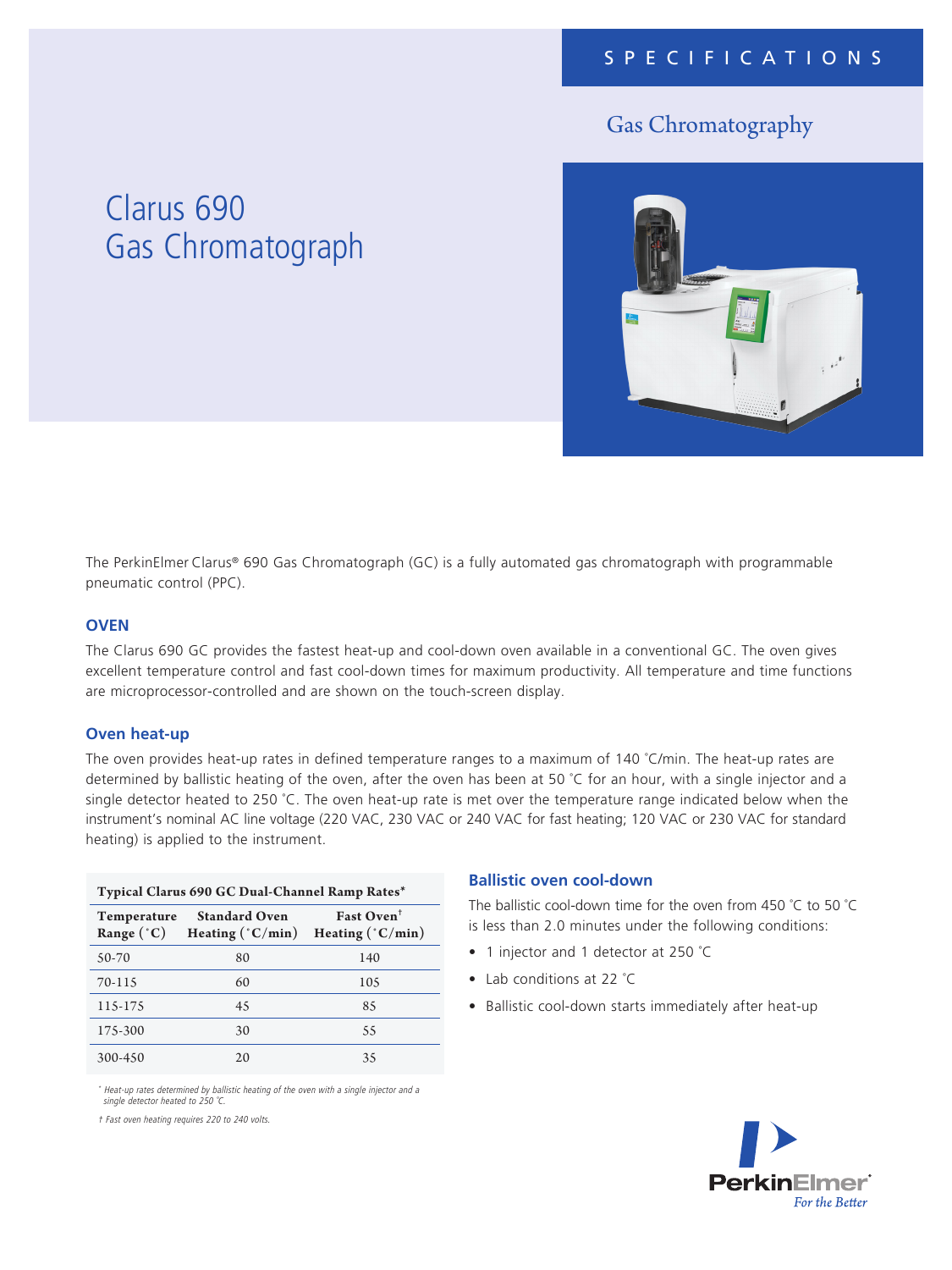#### **Oven and column characteristics**

| Volume (HxWxD)        | 9 in. (229 mm) x 9 in. (229 mm) x 9.8 in. (249 mm) = 794 cubic in. Maximum usable depth = 6.3 in.                                                                                           |
|-----------------------|---------------------------------------------------------------------------------------------------------------------------------------------------------------------------------------------|
| <b>Columns</b>        | Accepts 1/8-in. o.d. stainless steel, 6 mm o.d. glass and all fused silica, packed or capillary<br>columns 6.5-in. diameter coil. An interface adapter will be required for packed columns. |
| <b>Maximum packed</b> | Two 12 ft x 1/8-in. o.d. stainless steel or two 3 m x 6 mm o.d. glass nominal 6.5-in. diameter coil                                                                                         |
| column length         | with uniform shape and contact between successive turns and co-overlapping turns.                                                                                                           |

#### **Oven temperature**

| Range                       | -99 °C (with subambient accessory) to 450 °C                                                   |
|-----------------------------|------------------------------------------------------------------------------------------------|
| <b>Settings</b>             | Temperature is directly selectable in 1 $\degree$ C steps throughout the temperature range     |
| <b>Average ambient</b>      | Not more than 0.05 °C change over a 5 °C change in ambient temperature, within the 10 to 35 °C |
| sensitivity                 | allowable ranges                                                                               |
| <b>High-temp protection</b> | Firmware protection same as Clarus 590 GC firmware (prevents safety hazard)                    |

#### **Oven temperature programming**

| <b>Temperature settings</b> | Initial, final temperature, selectable within 1 °C increments             |
|-----------------------------|---------------------------------------------------------------------------|
| <b>Time settings</b>        | 1 min increments for values 0 to 998 mins                                 |
|                             | 0.1 min increments for values 0 to 99.8 mins                              |
|                             | 0.01 min increments for value 0 to 9.99 mins and infinite time (999 mins) |
| <b>Programming rate</b>     | Settable from 0.0 °C/min to 160.0 °C/min in 0.1 °C increments             |
| Program steps               | 10 program steps and 9 program ramps                                      |

#### **PNEUMATICS**

PPC provides optimum performance with all types of columns and detectors. Each injector or detector option is ordered with PPC pneumatics. There are up to twelve PPC zones configured as two carrier (two zones each), two detector (two zones each) and four auxiliary channels.

#### **Carrier-gas pneumatics**

- Carrier-gas pneumatics are included with the Clarus 690 injector
- Carrier PPC zones compensate for variations in ambient temperature and pressure for maximum stability
- Split-vent pneumatics are included with the Clarus 690 split/splitless and PSS (programmable split/splitless) injectors
- PPC provides direct setting of split-flow rates and ratios
- Split-vent PPC zones compensate for variations in ambient temperature for maximum stability
- PPC provides direct setting in mL/min, psig or kPa or cm/sec
- Automatic leak testing with PPC
- Three-ramps pressure program
- Pneumatic program rates: 0-100.0 psi/min, 0-100.0 mL/min, 0-200.0 cm/sec or ballistic

#### **Detector pneumatics**

- PPC is available for all detectors
- PPC provides direct setting in mL/min
- Detector PPC zones compensate for variations in ambient temperature for maximum stability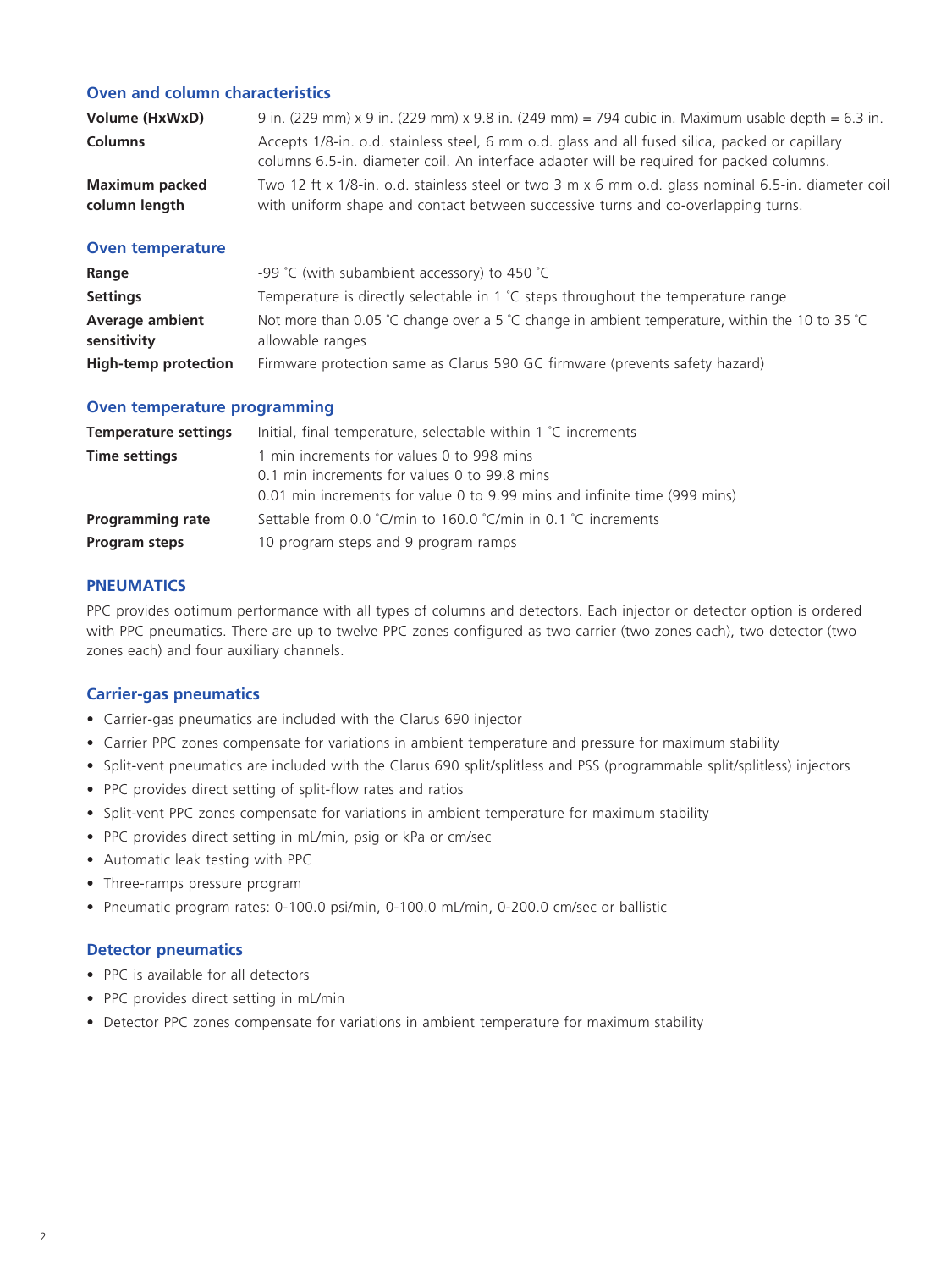#### **Auxiliary pneumatics**

- Four auxiliary zones
- PPC provides direct setting in mL/min, psig or kPa
- Auxiliary PPC zones compensate for variations in ambient temperature for maximum stability

#### **AUTOSAMPLER**

The Clarus 690 GC offers an optional, built-in syringe autosampler for maximum sampling capabilities. All control is accomplished through the keyboard or by a data system such as TotalChrom® chromatography data systems.

| <b>Injection speed</b>                | Normal, fast, slow                                                               |
|---------------------------------------|----------------------------------------------------------------------------------|
| Program modes                         | Two methods may be programmed                                                    |
| <b>Sample positions</b>               | 108, plus one priority                                                           |
| <b>Vial size</b>                      | 2-mL (0.25 mL with insert) crimp-top caps                                        |
|                                       | 2-mL screw-top caps                                                              |
| Waste and wash vials                  | 4 waste and 4 wash                                                               |
| Waste and wash vial size              | 4 mL                                                                             |
| Syringe size                          | 0.5 $\mu$ L, 5.0 $\mu$ L or 50.0 $\mu$ L                                         |
| <b>Sampling volume</b>                | 0.1 µL to 0.5 µL from the 0.5-µL syringe in 0.1-µL increments or                 |
|                                       | 0.5 µL to 5.0 µL from the 5.0-µL syringe in 0.5-µL increments or                 |
|                                       | 5.0 µL to 50.0 µL from the 50.0-µL syringe in 5.0-µL increments                  |
| <b>Viscosity settings</b>             | $0 - 15$                                                                         |
| <b>Maximum injections per vial</b> 15 |                                                                                  |
| Maximum solvent postwashes 15         |                                                                                  |
| <b>Maximum sample pumps</b>           | 15                                                                               |
| Maximum sample prewashes 15           |                                                                                  |
| Minimum sample                        | 5 µL when used with the 0.25-mL vial insert; 350 µL when used with the 2-mL vial |
| <b>Reproducibility</b>                | < 0.5% RSD for packed columns 1% $C9$ in $C7$ , 1 µL injected                    |
| Sample pre-rinse                      | Prepares the autosampler syringe in advance of the GC becoming ready             |

#### **INJECTORS**

The Clarus 690 GC supports a comprehensive array of injectors that provides accuracy and precision to all of your sampling applications. Up to two injectors may be installed and operated with independent temperature control. Every injector is available with PPC.

#### **Packed-column injector**

- Removable glass liner for trapping nonvolatile residues
- Adapter for on-column injection to wide-bore capillary columns
- 50 °C to 450 °C in 1 °C increments
- 1/8-in. fitting
- 1/4-in. column adapter available
- PPC pneumatics programmed flow or pressure includes readout which displays pressure or column flow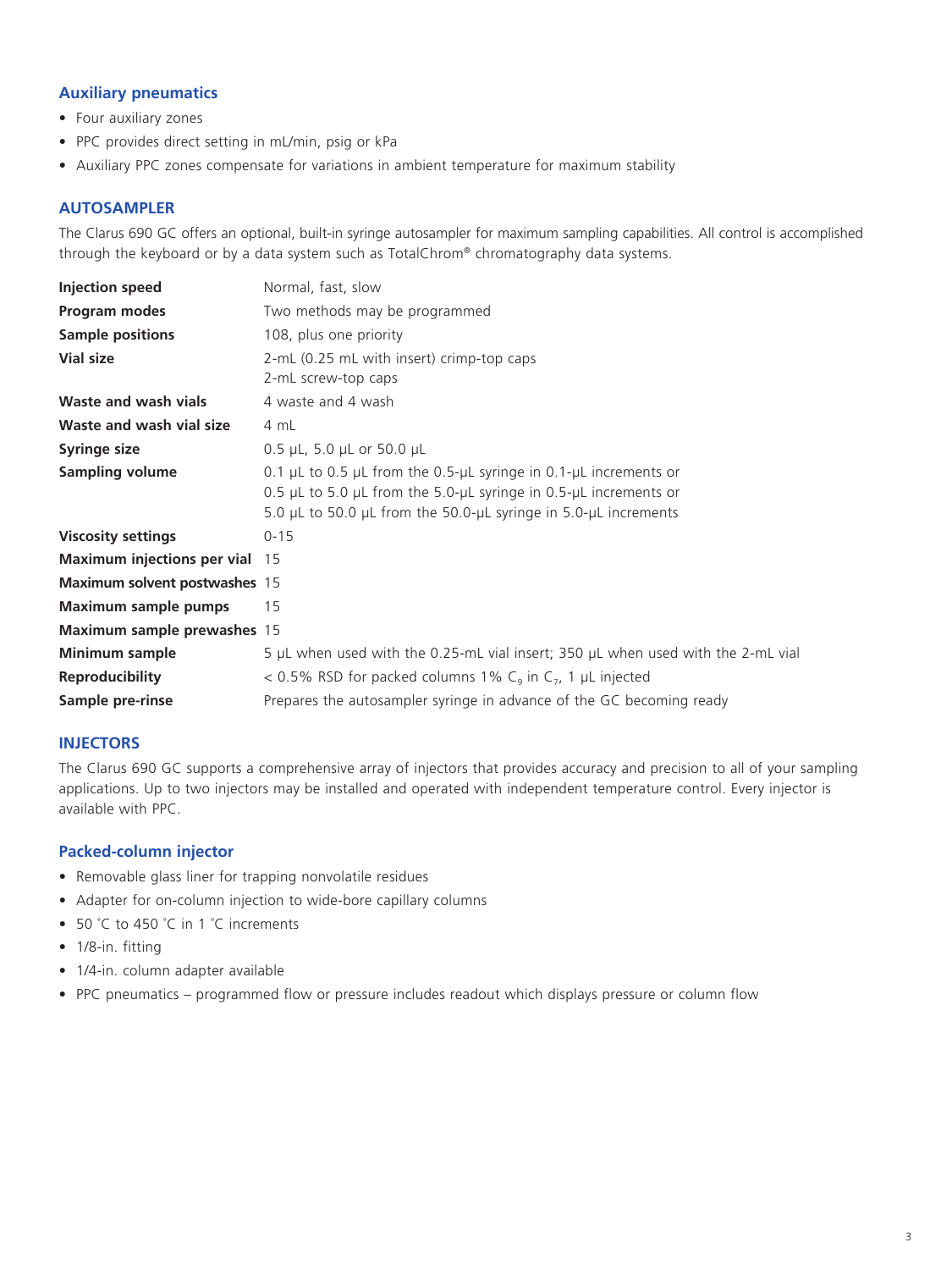#### **Split/splitless capillary injector**

- Split ratio easily adjustable for a wide range of analytical conditions
- Charcoal trap in split vent prevents contamination of split valve and lab air
- Two choices of liner: 2-mm and 4-mm internal diameter
- 50 °C to 450 °C in 1 °C increments
- PPC pneumatics four software configurable modes: programmed flow, programmed pressure, programmed velocity or constant flow. Vacuum compensation software selectable.
- PPC pneumatics include automatic control of split vent by split flow or split ratio

#### **Programmable on-column capillary injector**

- Temperature-programmable inlet
- Two-ramps temperature program
- Oven-tracking mode for simple operation
- 50 °C to 500 °C in 1 °C increments
- Heat-up rate of 1 ˚C/min to 200 ˚C/min or ballistic
- Cools down from 380 ˚C to 50 ˚C in less than 5 minutes, while the oven is cooling in the same temperature range and with an FID at 380 ˚C
- 1/16-in. fitting
- PPC pneumatics include readout which displays pressure and column flow

#### **PSS – programmable split/splitless capillary injector**

- Temperature-programmable inlet
- Two-ramps temperature program
- Oven-tracking mode for simple operation
- 50 °C to 500 °C in 1 °C increments
- Heat-up rate of 1 ˚C/min to 200 ˚C/min or ballistic
- Cools down from 380 ˚C to 50 ˚C in less than 3.5 minutes, while the oven is cooling in the same temperature range and with an FID at 380 ˚C
- 1/16-in. fitting
- Large-volume injection of up to 50 µL with autosampler, 150 µL manually
- Split ratio easily adjustable for a wide range of analysis conditions
- Three choices of liner available: 1-mm and 2-mm i.d. and on-column
- Charcoal trap in split vent prevents contamination of split valve and lab air
- PPC pneumatics four software configurable modes: programmed flow, programmed pressure, programmed velocity or constant flow. Vacuum compensation software selectable.
- PPC pneumatics include automatic control of split vent by split flow or split ratio

#### **Swafer**

Swafer™ micro-channel flow technology is an innovative and user-friendly approach to automate flow-switching applications. From simple techniques like switching between liquid and headspace injections or connecting two detectors to a single column, to sophisticated multidimensional separations on complex samples, the Swafer technology can enhance productivity in most analytical labs.

- Complete independence of the column from injectors or detectors
- Can assist users in removing unwanted sample residue from columns after analysis or switching between injectors and detectors for analytical flexibility
- Manages difficult separations, delivering richer information
- Swafer Utility Software (SUS) designed to assist users in setting up and characterizing the performance of their PerkinElmer Swafer systems
- Easy setup configuration change, without requiring service information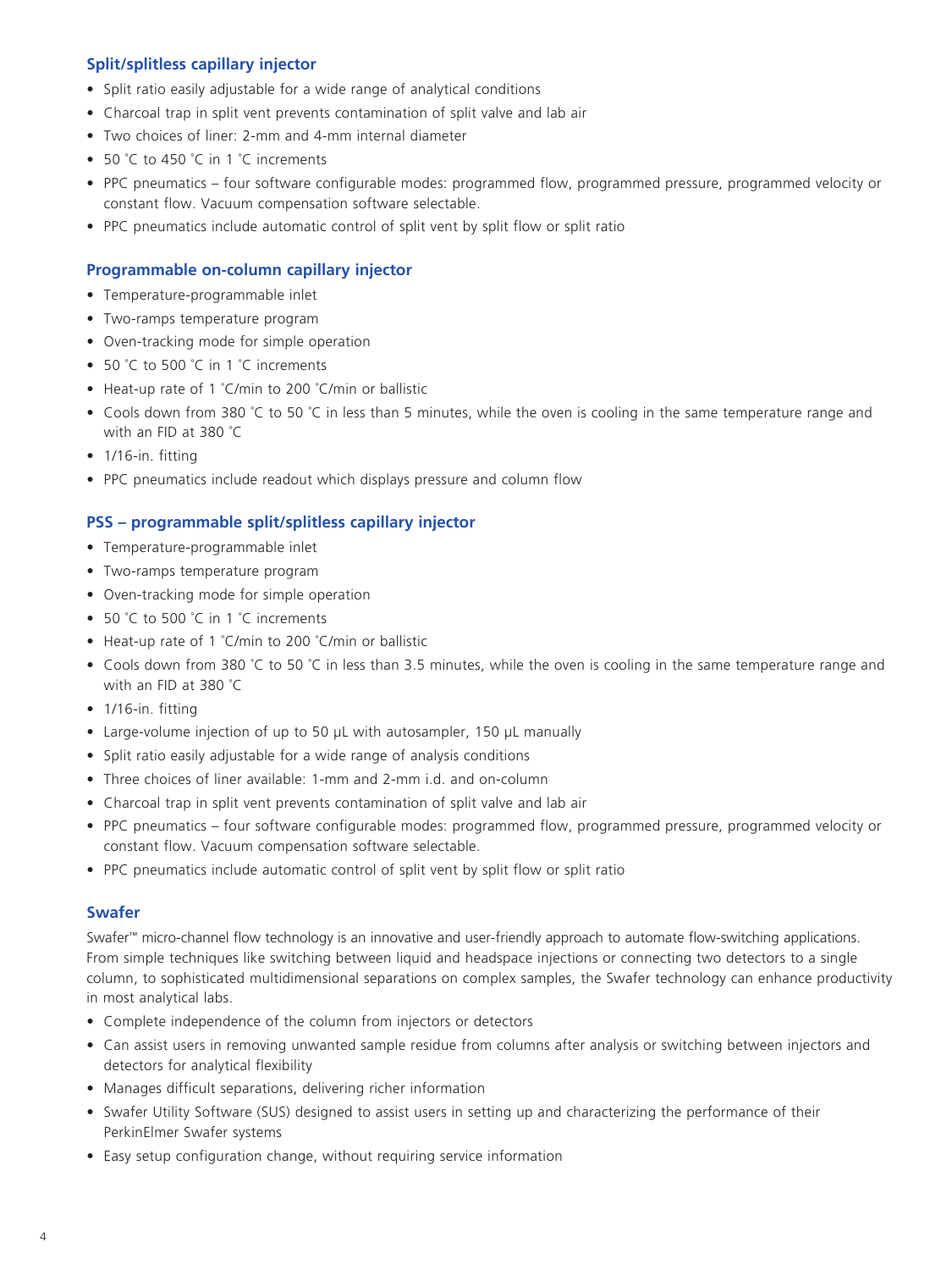#### **PREVENT**

- Unique PerkinElmer sample-management system
- Available only with PSS injector
- Includes injector and detector restrictors
- PreVent™ time-saver mode prevents higher boiling components or residues from going through the column and the detector.
- PreVent enhanced large-volume injection (ELVI) mode isolates the column and detector from the effects of high levels of solvent. Eliminates solvent flooding of the column or allows the use of solvents such as methylene chloride with an ECD.
- PreVent isolation mode allows a septum change without interrupting carrier flow. Allows maintenance on the inlet WHILE chromatography is taking place.
- ProTect™ mode eliminates contamination by preventing heavy components in the sample from reaching the expensive and retentive chromatographic column. Allows back flushing during chromatographic run.
- MSVent™ mode allows changing of columns without cooling and venting the Clarus 600 MS, reducing instrument downtime, offering a significant time savings. In addition, MSVent facilitates connection of the vent to a second detector for dual-signal capability, providing greater flexibility and enhancing productivity.

#### **GAS-SAMPLING VALVES**

- Wide offering of 4-, 6-, 8- and 10-port valves
- Large range of valved systems and standard analyzers available
- Keyboard-controlled
- 1/16- or 1/8-in. fittings

#### **DETECTORS**

A wide choice of detectors, optimized for sensitivity and selectivity, is available for use with the Clarus 690 GC. Whether you choose the flame ionization detector (FID), the thermal conductivity detector (TCD), the electron capture detector (ECD) and/ or environmental-specific detectors, all conform to the highest industry standards for reliability and performance. Every detector is available with PPC. Up to two detector modules may be installed and operated simultaneously with independent temperature and

pneumatic control.

#### **Flame ionization detector (FID)**

- Wide linear dynamic range
- No makeup gas required due to efficient sweeping of column effluent by hydrogen combustion gas
- Air flow designed to minimize contamination and residue buildup
- 1/8-in. fittings; also includes 1/16-inch capillary adaptor
- PPC pneumatics software flow control of hydrogen and air
- Flame out warning and ready interlock
- Auto ignite if flame out detected

**Operating temperature** 100 °C to 450 °C in 1 °C increments

|                          | <b>Minimum detectable quantity</b> $\langle 3 \cdot 10^{12} \text{ q} \rangle$ C/sec octane at a S/N = 2 to 1 |
|--------------------------|---------------------------------------------------------------------------------------------------------------|
| Linearitv                | $>10^{7}$                                                                                                     |
| <b>Signal filtration</b> | 50, 200, 800 msec                                                                                             |
| Makeup gas               | Not required                                                                                                  |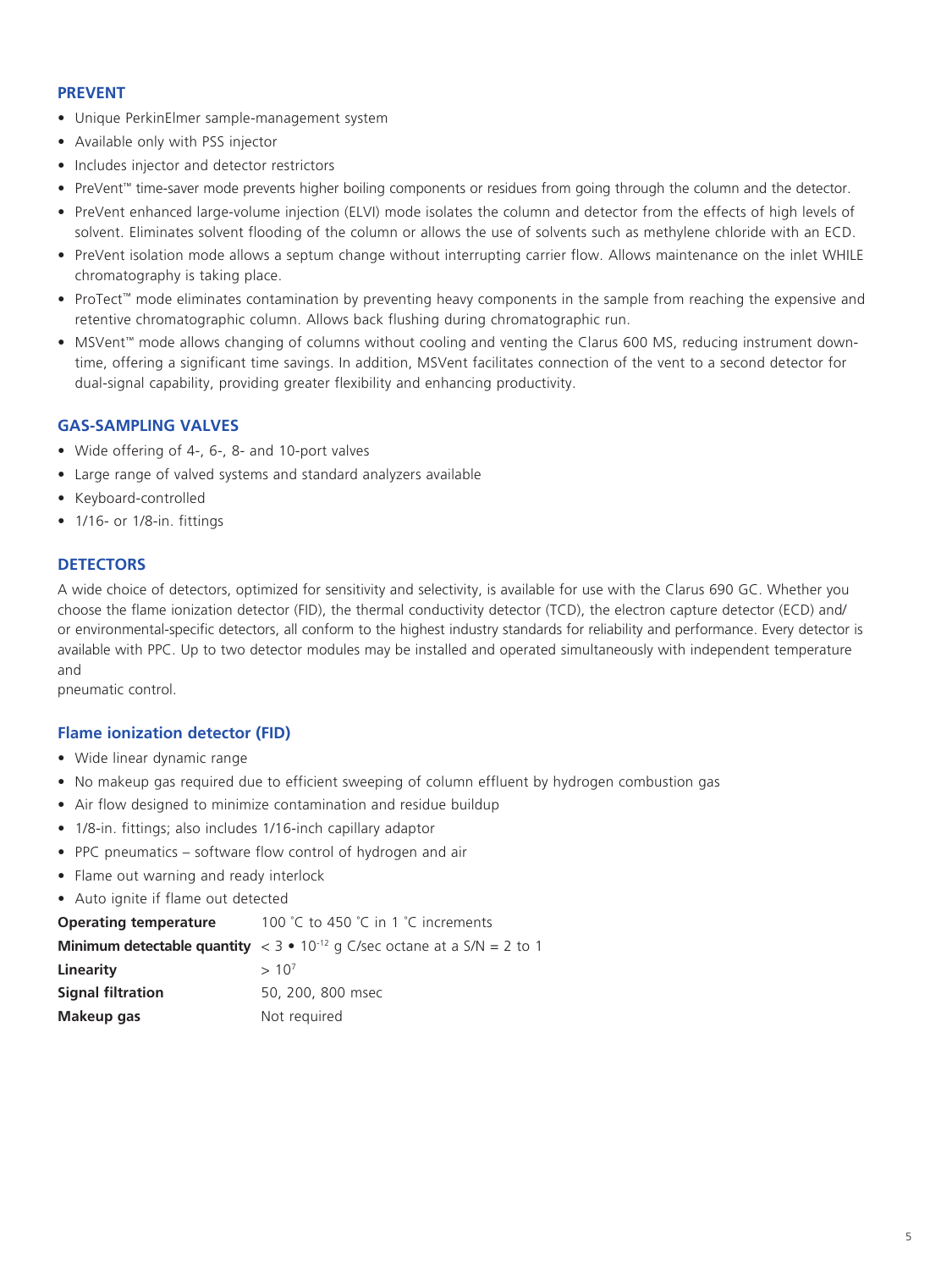#### **Electron capture detector (ECD)**

- High sensitivity and excellent selectivity
- High operating temperature for maximum stability
- 1/8-in. fittings
- PPC pneumatics software flow control of makeup gas

| <b>Source</b>                | $15$ mCi $^{63}$ Ni                                                                    |
|------------------------------|----------------------------------------------------------------------------------------|
| <b>Temperature protect</b>   | 470 °C by software                                                                     |
| Makeup gas                   | Either Ar/CH <sub>4</sub> or N <sub>2</sub>                                            |
| <b>Operating temperature</b> | 100 °C to 450 °C in 1 °C increments                                                    |
|                              | Minimum detectable quantity < 0.05 pg perchloroethylene with argon/methane or nitrogen |
| Linearity                    | > 10 <sup>4</sup>                                                                      |
| <b>Signal filtration</b>     | 200, 800 msec                                                                          |

#### **Thermal conductivity detector (TCD)**

- Capillary-column compatible
- Proven constant current design
- Software protection to prevent filament burnout
- Ideal for series operation
- 1/8-in. fittings
- PPC pneumatics software flow control of reference gas

| <b>Operating temperature</b> | 100 °C to 350 °C in 1 °C increments                                                                              |
|------------------------------|------------------------------------------------------------------------------------------------------------------|
| Sensitivity                  | 9 µV/ppm nonane at 160 mA at the bridge with a detector temperature of 100 $^{\circ}$ C                          |
| Minimum detectable quantity  | Typically $<$ 1 ppm nonane                                                                                       |
| Linearity                    | $> 10^5$                                                                                                         |
| Power supply                 | Constant current with four selectable settings: 1: $\pm$ 40 mA, 2: $\pm$ 80 mA, 3: $\pm$ 120 mA, 4: $\pm$ 160 mA |
| <b>Signal filtration</b>     | 50, 200, 800 msec                                                                                                |
| <b>Filament protection</b>   | Self-limiting and resetting after transient overloads in either channel                                          |
| Makeup gas                   | Not required for 0.32- to 0.53-mm i.d. columns with flows $\geq$ 5 mL/min                                        |
|                              | Required for 0.25-mm or smaller i.d. columns                                                                     |

#### **Photoionization detector (PID)**

- Internal power supply and lamp control
- Series operation kit available
- 1/8-in. fittings
- PPC pneumatics software flow control of makeup gas

| <b>Operating temperature</b>                                       | 100 °C to 250 °C in 1 °C increments (can be set to 350 °C for cleaning) |
|--------------------------------------------------------------------|-------------------------------------------------------------------------|
| <b>Minimum detectable quantity</b> $\langle 10 \rangle$ pg benzene |                                                                         |
| Linearity                                                          | $>10^{7}$                                                               |
| <b>Signal filtration</b>                                           | 50, 200, 800 msec                                                       |
| UV source lamp                                                     | $10.2 \text{ eV}$                                                       |
| Input range                                                        | 1, 20                                                                   |
| Makeup gas                                                         | Standard                                                                |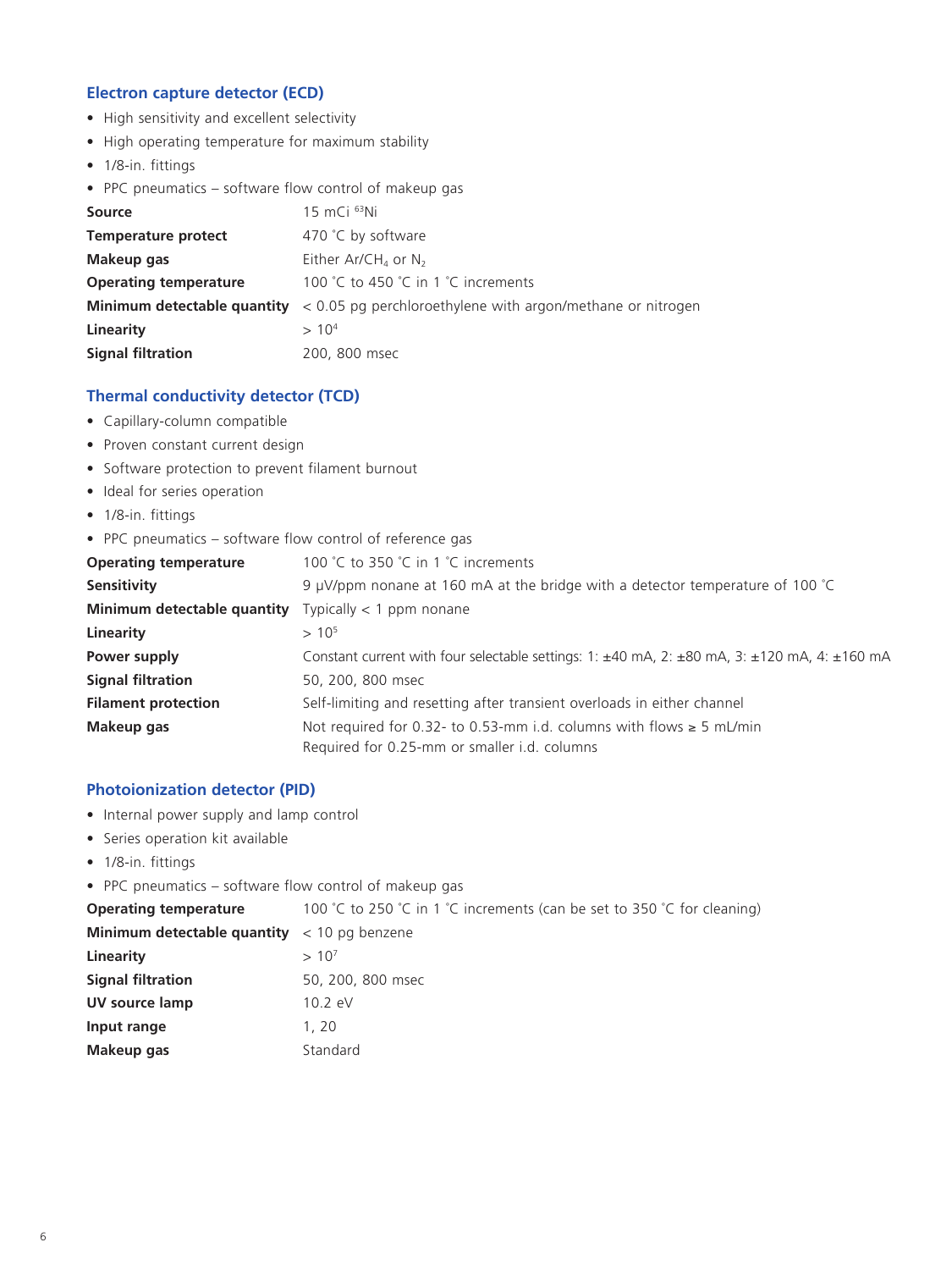#### **Nitrogen phosphorus detector (NPD)**

- Modular design
- Ability to change prealigned bead in less than one minute
- Rapid conditioning, up and running in less than two hours
- 1/8-in. fittings
- PPC pneumatics software flow control of hydrogen and air

| <b>Operating temperature</b> | 100 °C to 450 °C in 1 °C increments                                                          |
|------------------------------|----------------------------------------------------------------------------------------------|
| Minimum detectable quantity  | $5 \cdot 10^{-13}$ g N/sec 2,4-dimethylaniline, $5 \cdot 10^{-14}$ g P/sec tributylphosphate |
| Linearity                    | > 10 <sup>4</sup>                                                                            |
| <b>Signal filtration</b>     | 50, 200, 800 msec                                                                            |
| <b>Selectivity</b>           | 50,000:1 (N/C), 10:1 (P/N)                                                                   |
| Input range                  | 1.20                                                                                         |
| Makeup gas                   | Not required                                                                                 |

#### **Flame photometric detector (FPD)**

- GC software controls photo-multiplier tube voltage
- GC software linearizer for sulfur mode
- 1/8-in. fittings
- PPC pneumatics software flow control of hydrogen and air

| <b>Operating temperature</b> | 250 °C to 450 °C in 1 °C increments                                                                                   |
|------------------------------|-----------------------------------------------------------------------------------------------------------------------|
|                              | <b>Minimum detectable quantity</b> $1 \cdot 10^{-11}$ g S/sec thiophene, $1 \cdot 10^{-12}$ g P/sec tributylphosphate |
| Linearity                    | Sulfur $10^2$ (log-log), Phosphorus $10^3$                                                                            |
| <b>Signal filtration</b>     | 50, 200, 800 msec                                                                                                     |
| <b>Selectivity</b>           | 10,000:1 (S/C), 100,000:1 (P/C)                                                                                       |
| Makeup gas                   | Not required                                                                                                          |
|                              |                                                                                                                       |

#### **TOUCH-SCREEN GRAPHICAL USER INTERFACE**

- Multi-language support (English, French, Italian, German, Spanish, Japanese, Chinese and Russian)
- Real-time graphical display of chromatogram and graphical display of temperature and pneumatic programs
- Injection countdown for manual injections
- Column pressure/flow/velocity calculator
- Meaningful error/alarm messages
- Log file
- Upgradable firmware
- Preventative-maintenance counter
- Password protection
- Status-summary screen
- 256-color display; Resolution: 240 x 320

#### **OTHER CLARUS 690 GC FEATURES**

- Complete instrument control available under TotalChrom®, TurboMass™ and Waters® Empower® 3 Software
- Recorder attenuation range from 1 to 65,536 in binary steps for TCD, ECD, PID, FPD and NPD
- Long-term battery backup of GC methods, autosampler programs, flow and temperature-calibration data
- Software calibration of oven temperature and carrier gas flow with PPC
- Full instrument control via external computer
- Five stored methods
- Auxiliary heated zone for accessory devices